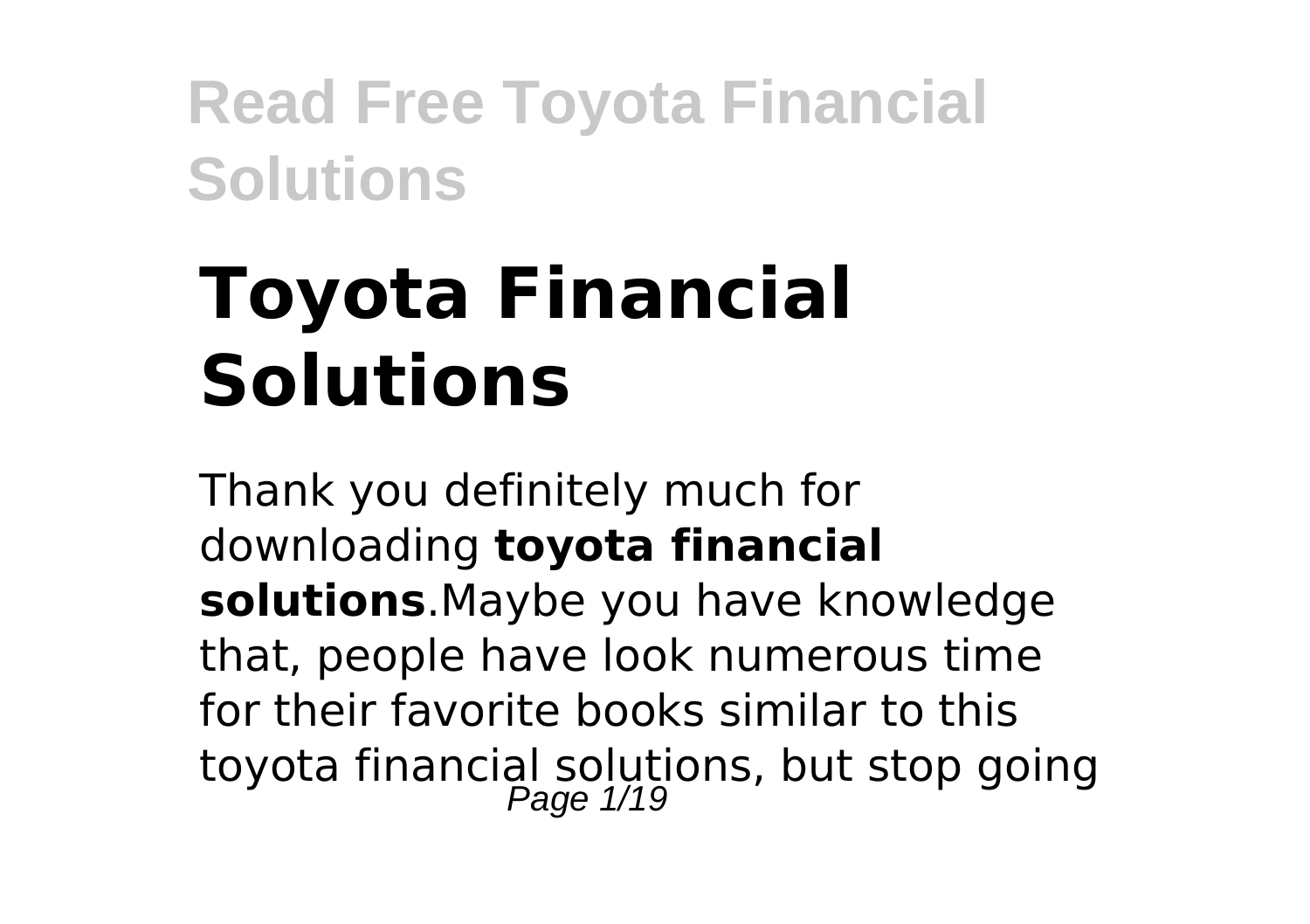on in harmful downloads.

Rather than enjoying a good ebook like a cup of coffee in the afternoon, otherwise they juggled considering some harmful virus inside their computer. **toyota financial solutions** is manageable in our digital library an online right of entry to it is set as public thus you can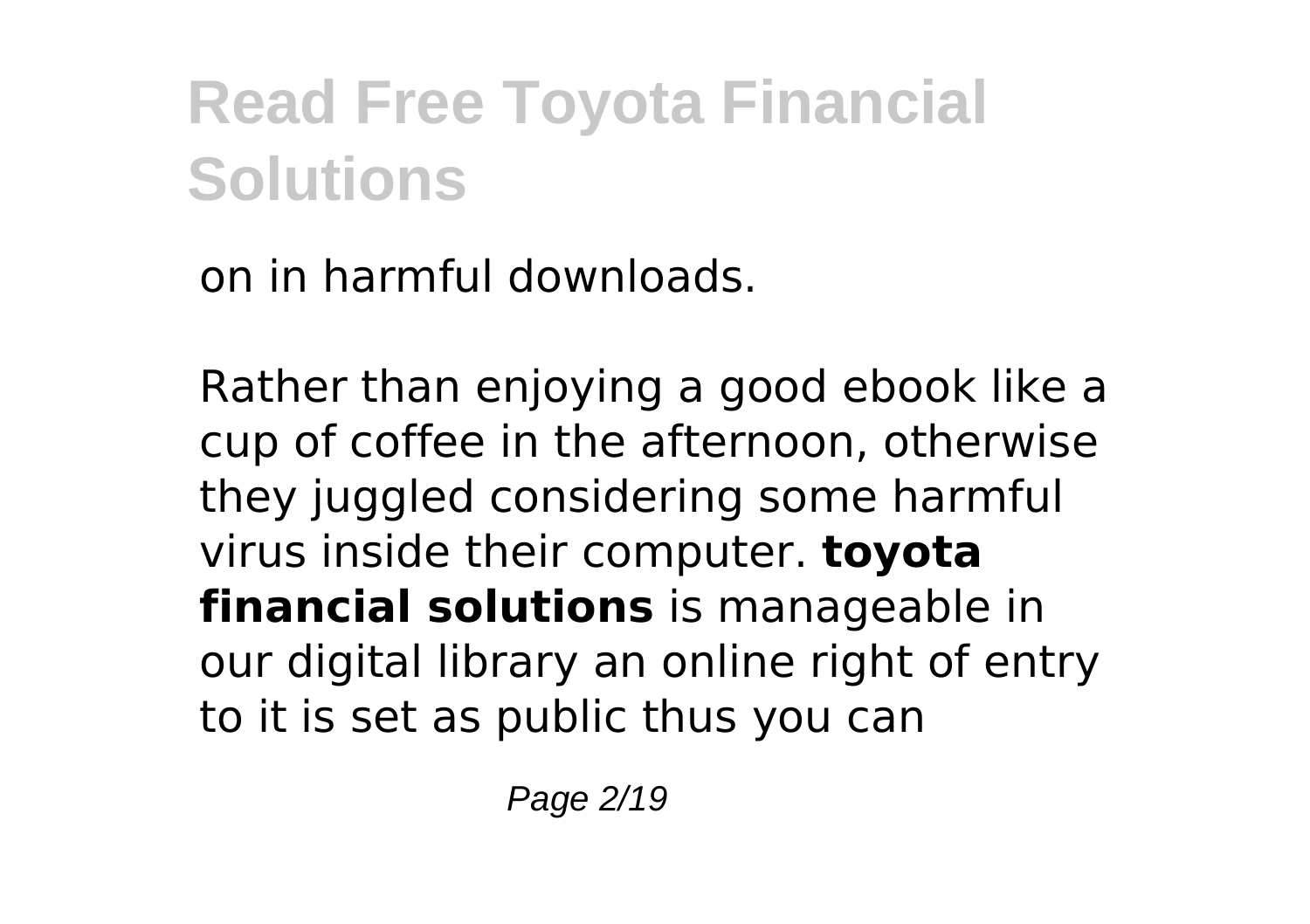download it instantly. Our digital library saves in fused countries, allowing you to get the most less latency times to download any of our books subsequently this one. Merely said, the toyota financial solutions is universally compatible similar to any devices to read.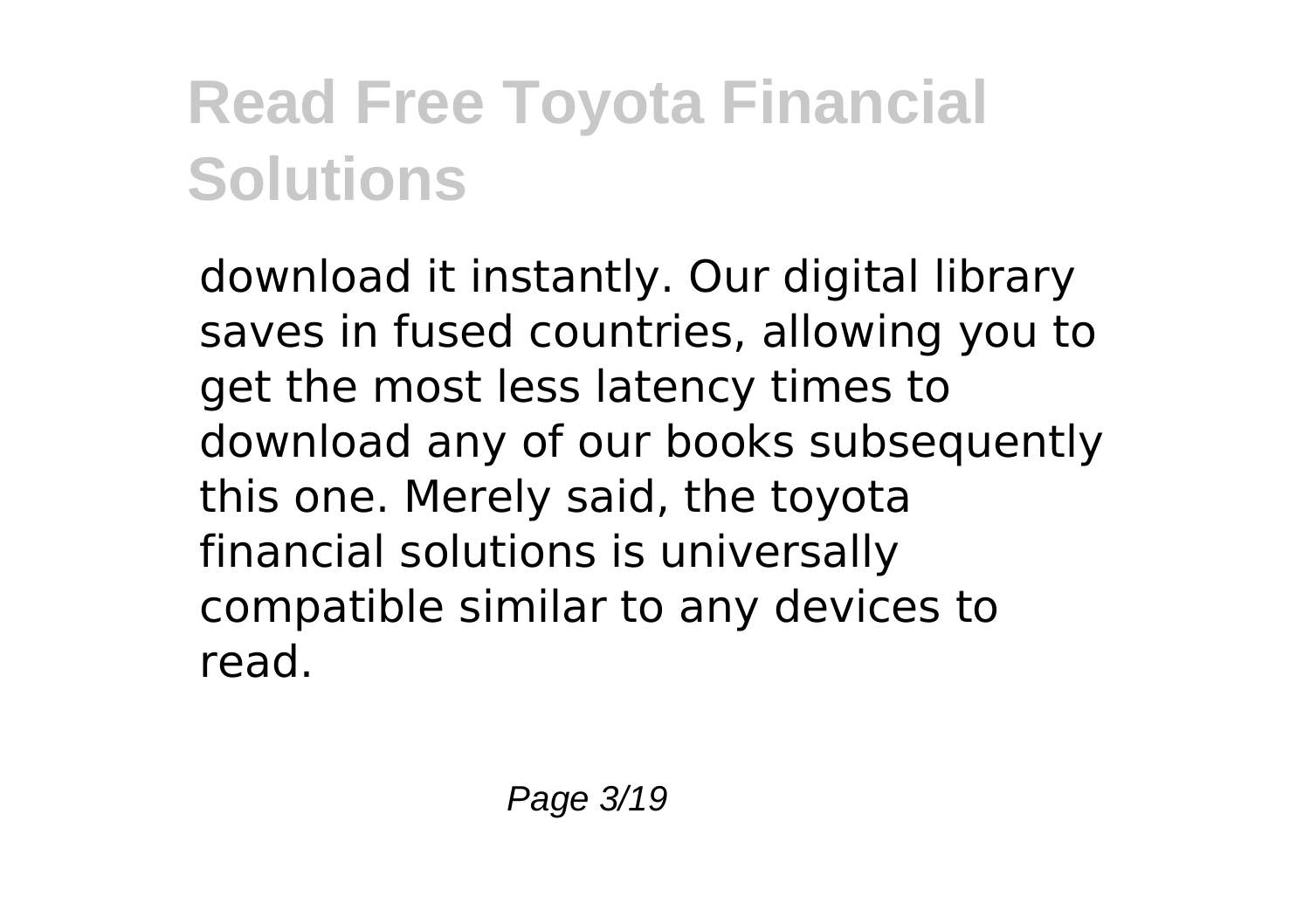You won't find fiction here – like Wikipedia, Wikibooks is devoted entirely to the sharing of knowledge.

#### **Toyota Financial Solutions**

Toyota Financial Services is a service mark used by Toyota Motor Credit Corporation (TMCC), Toyota Motor Insurance Services, Inc. and its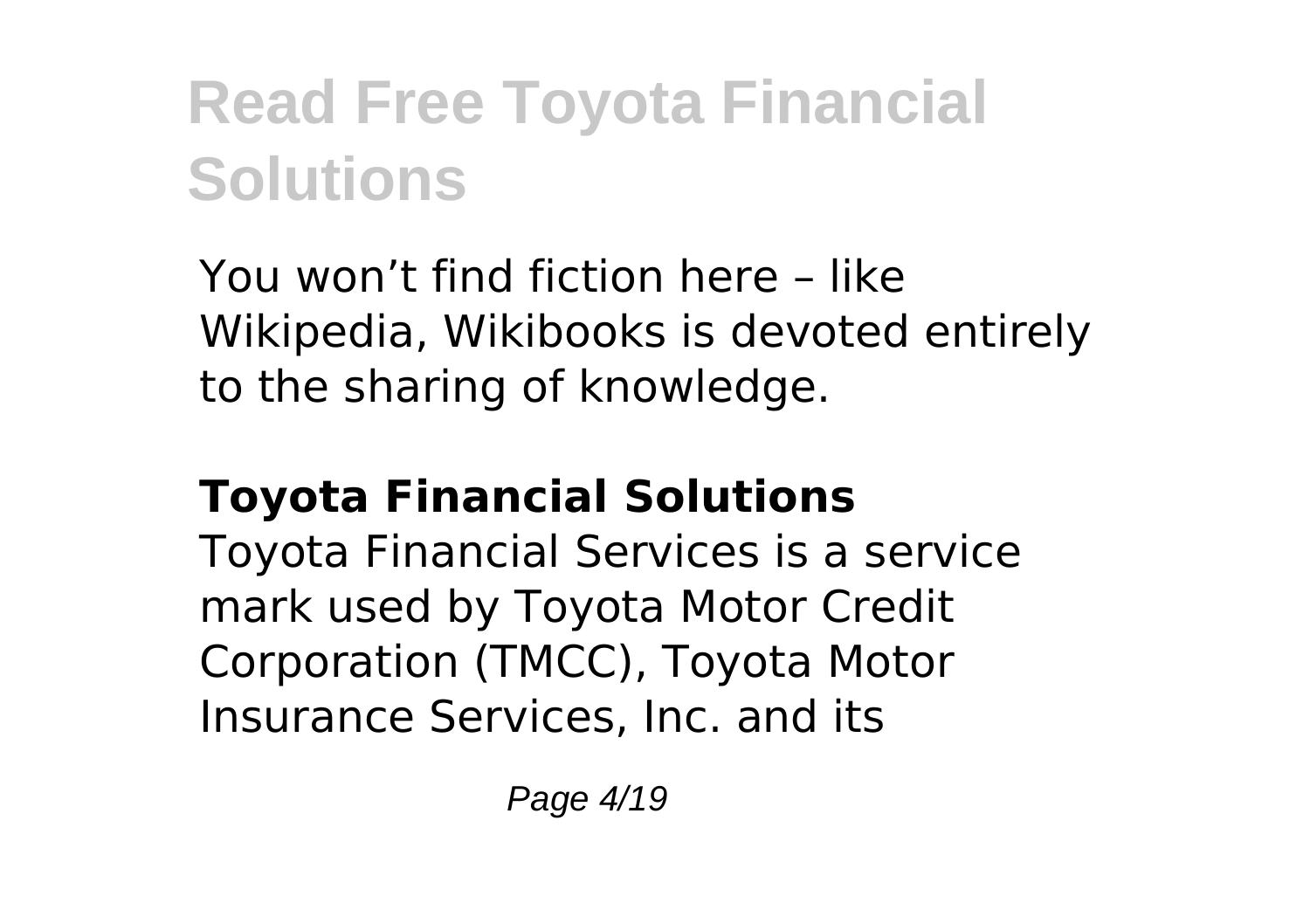subsidiaries, and Toyota Credit de Puerto Rico Corp. TMCC is the authorized attorney-in-fact and servicer for Toyota Lease Trust.

#### **Toyota Financial | Toyota Financial**

Toyota Financial Services is a service mark used by Toyota Motor Credit Corporation (TMCC), Toyota Motor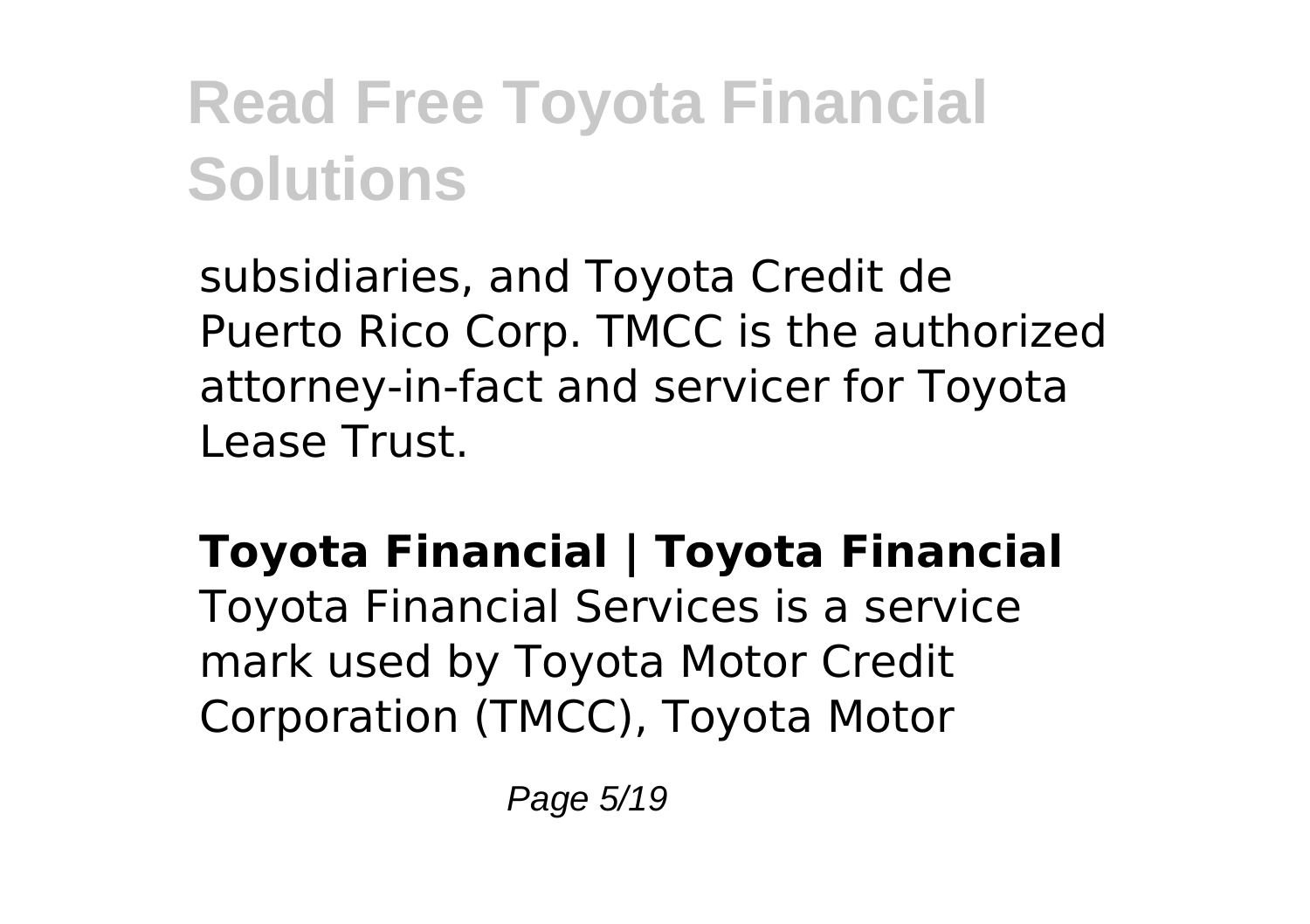Insurance Services, Inc. and its subsidiaries, and Toyota Credit de Puerto Rico Corp. TMCC is the authorized attorney-in-fact and servicer for Toyota Lease Trust.

#### **Business Solutions | Toyota Financial**

Toyota Financial Services is a service

Page 6/19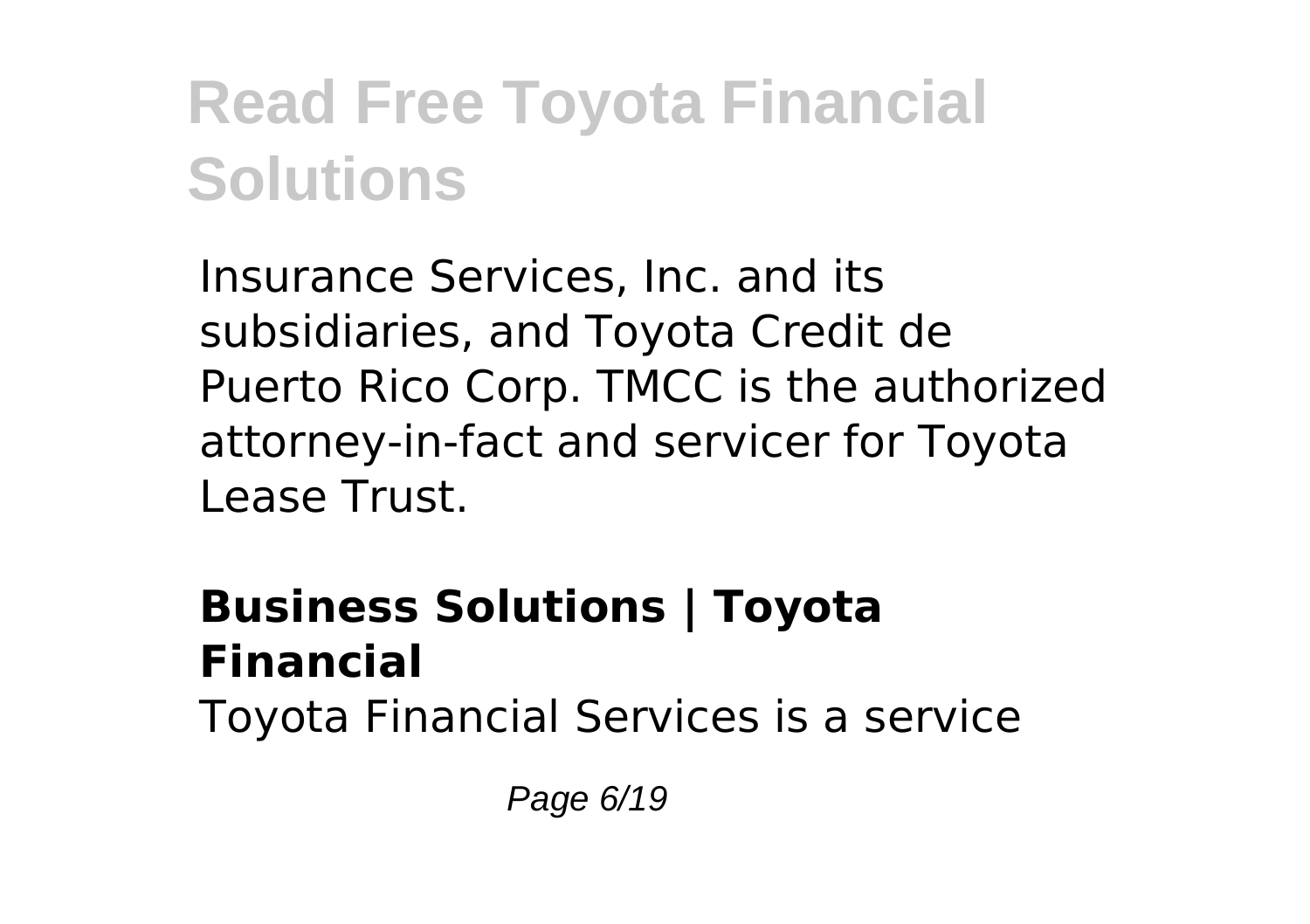mark used by Toyota Financial Savings Bank ("TFSB") and Toyota Financial Consumer Solutions ("TFCS"). Some TFSB and TFCS products and services may not be available in all states. Please consult your Regional Bank Product Manager for details. National Mortgage Licensing System ("NMLS") # 68603.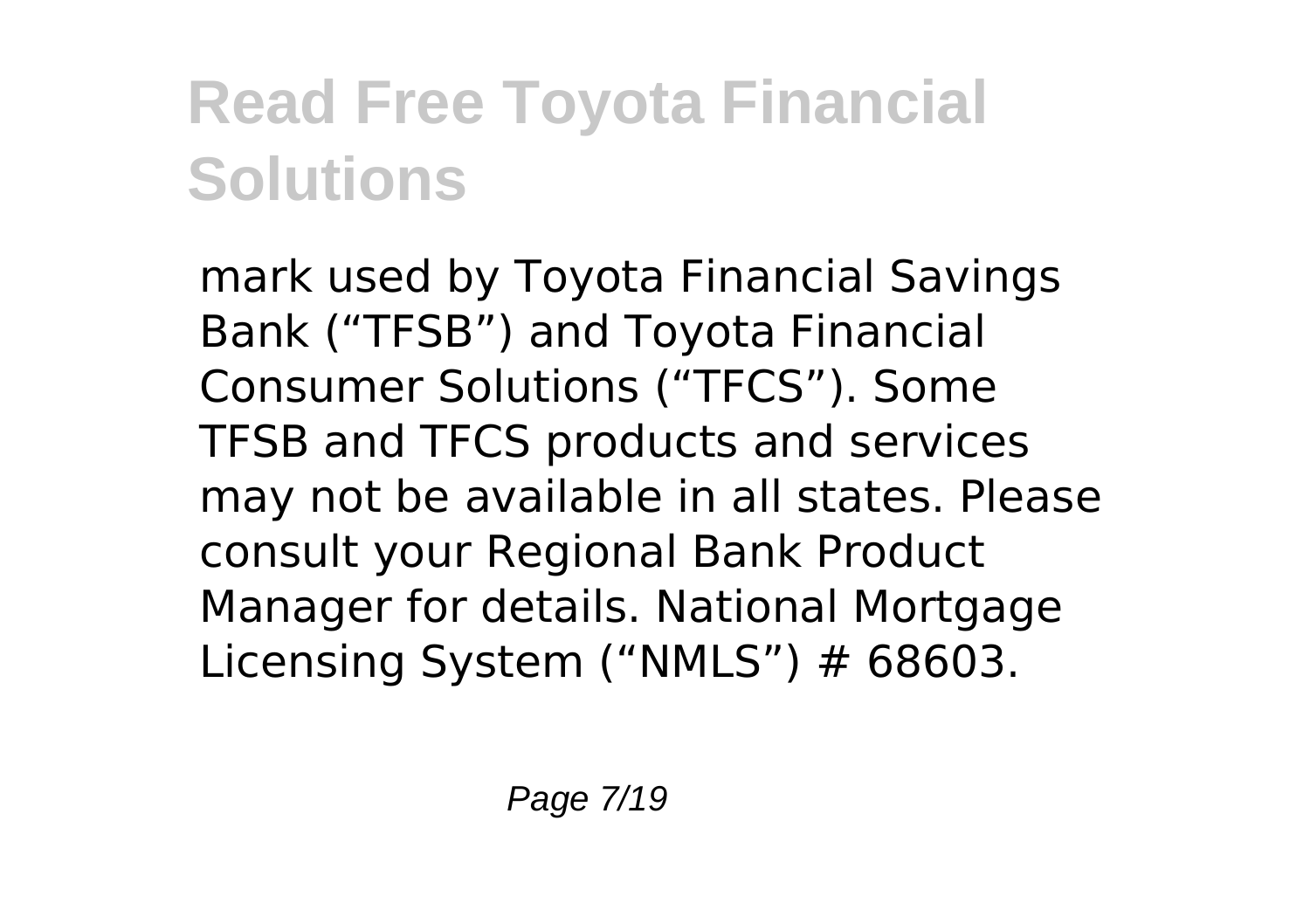#### **Login - Toyota Financial Consumer Solutions**

Toyota Financial Services International Corporation provides auto financing services. The Company provides retail and wholesale financing, leasing, vehicle protection plans, and certain other ...

#### **Toyota Financial Services**

Page 8/19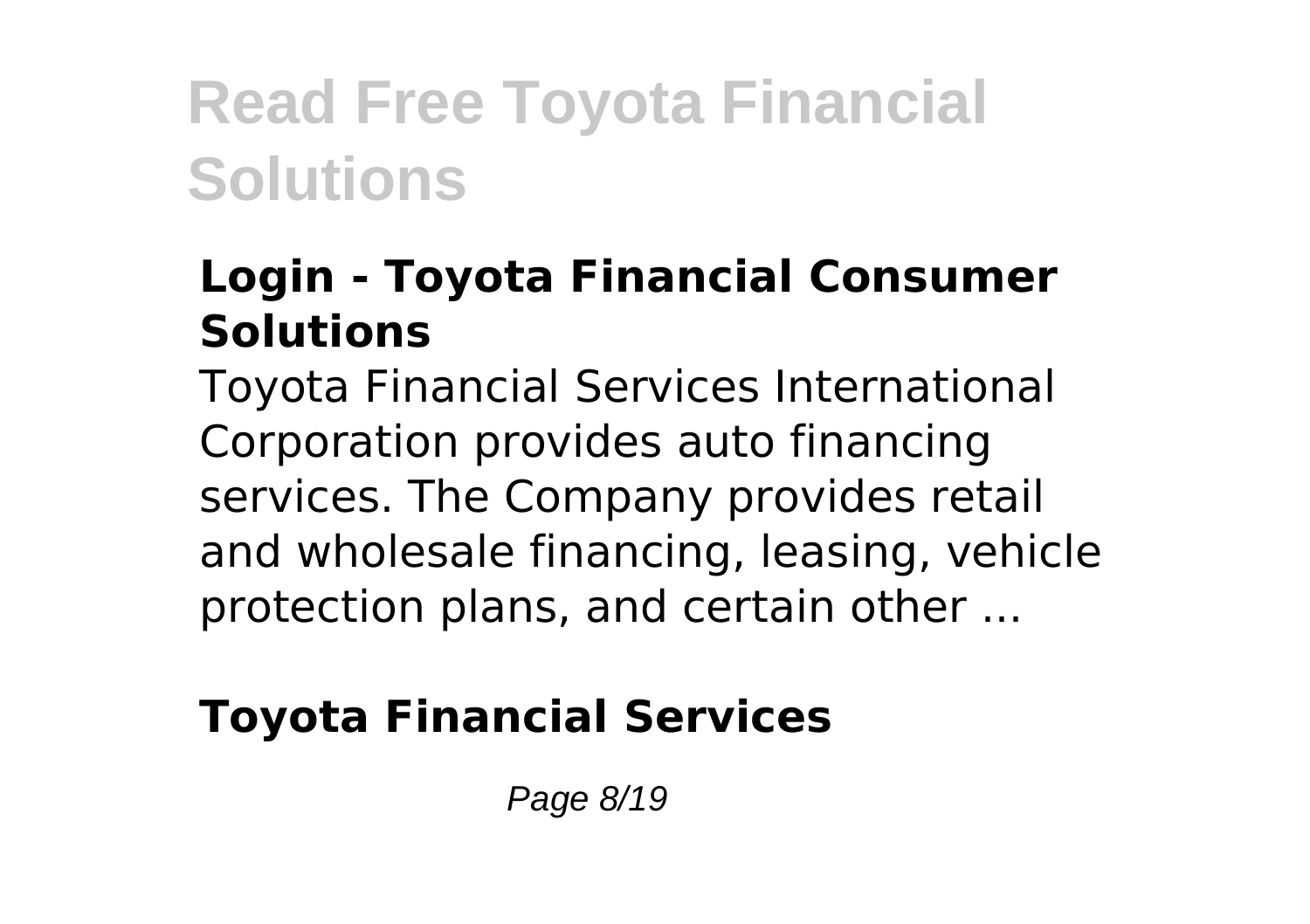**International Corp - Company ...** Toyota Financial Services is a service mark used by Toyota Motor Credit Corporation (TMCC), Toyota Motor Insurance Services, Inc. and its subsidiaries, and Toyota Credit de Puerto Rico Corp. TMCC is the authorized attorney-in-fact and servicer for Toyota Lease Trust.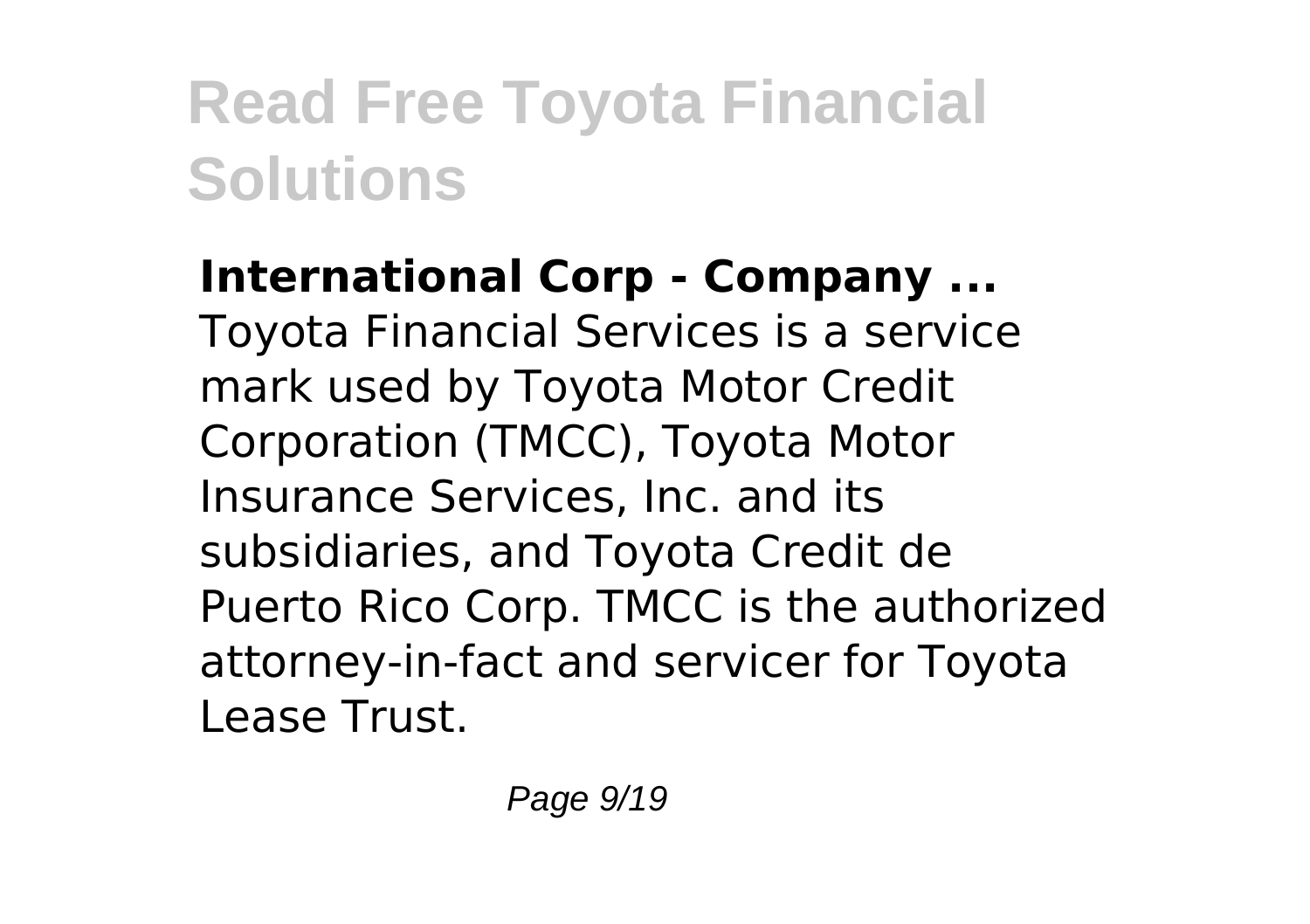#### **Guaranteed Auto Protection | Toyota Financial**

financial services can help your business, please contact your lexus dealership, or visit lexus financial services online at www.lexusfinancial.com lexus financial services is a trade name of toyota motor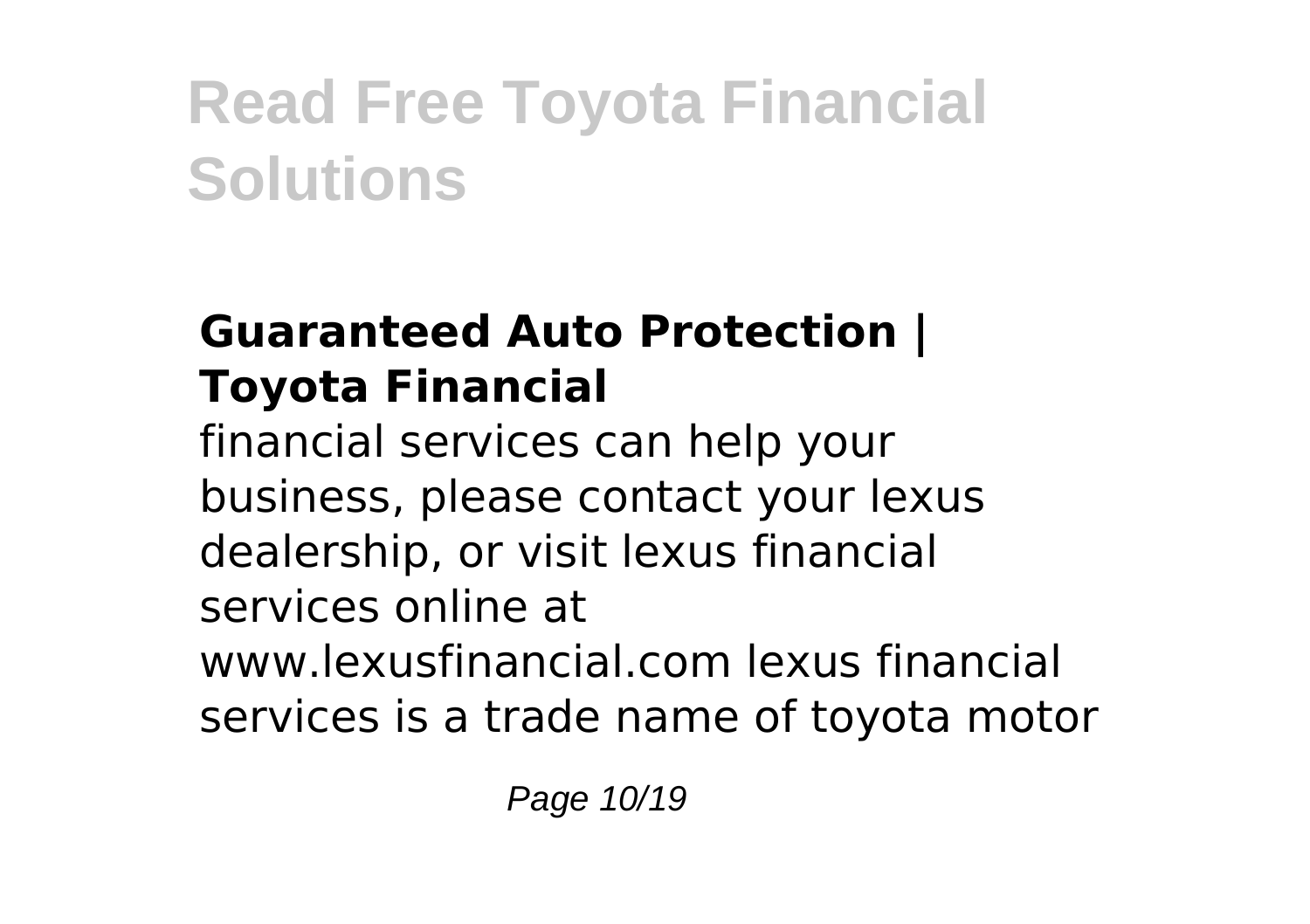credit corporation and a service mark used by toyota motor insurance services, inc. 10-0308 printed in usa (4-2010) 00975-01102-10

#### **vehicle financing for business owners - Toyota**

Because each Fleet customer is unique, Toyota BusinessPlus offers a range of

Page 11/19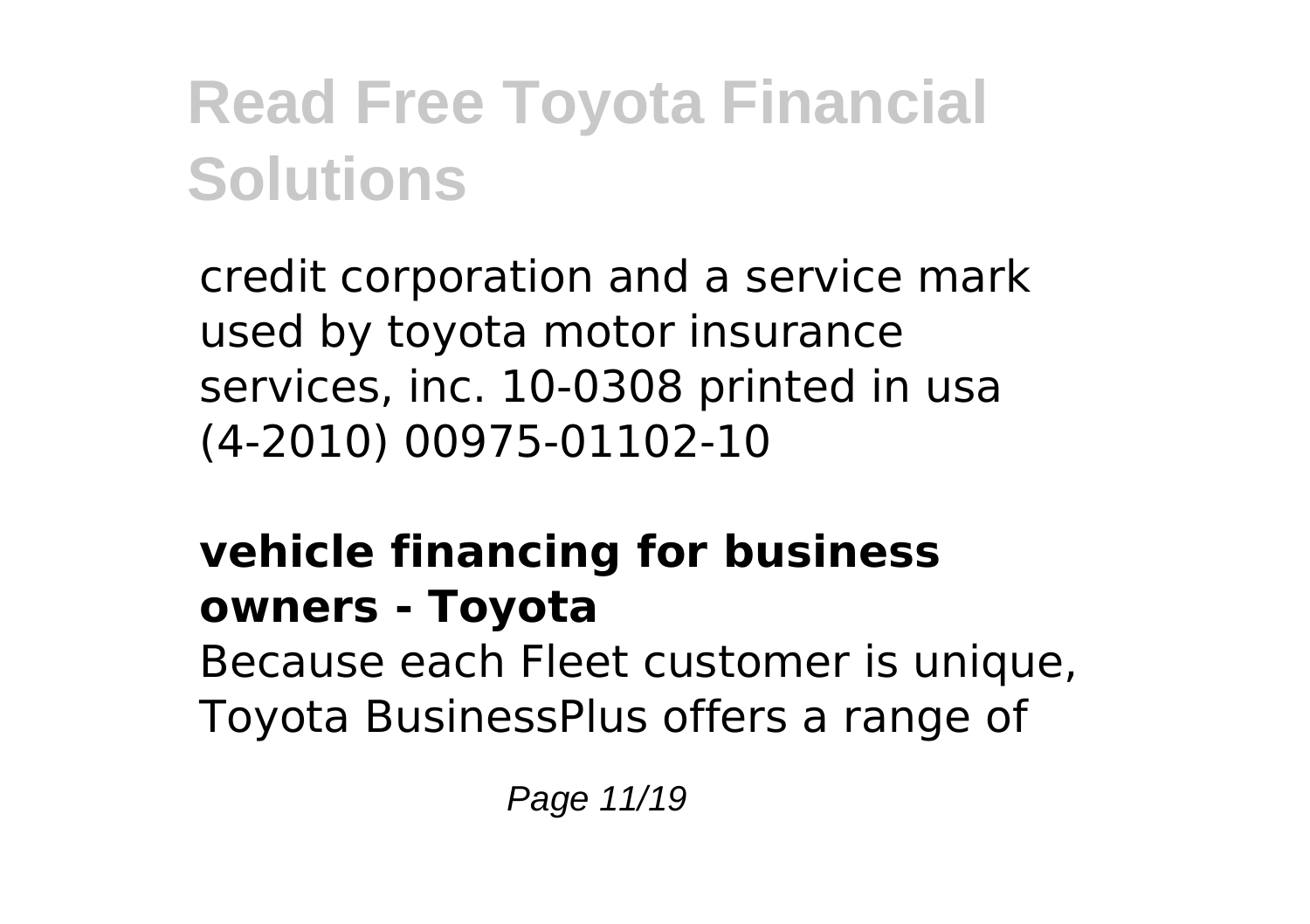financial solutions that can be tailored according to your individual needs. Across Cyprus, our trained consultants can guide you on the most cost effective ways to own or run a new Toyota or a fleet of Toyota vehicles.

#### **Tailored financial solutions - Toyota** Toyota Insurance Management Solutions

Page 12/19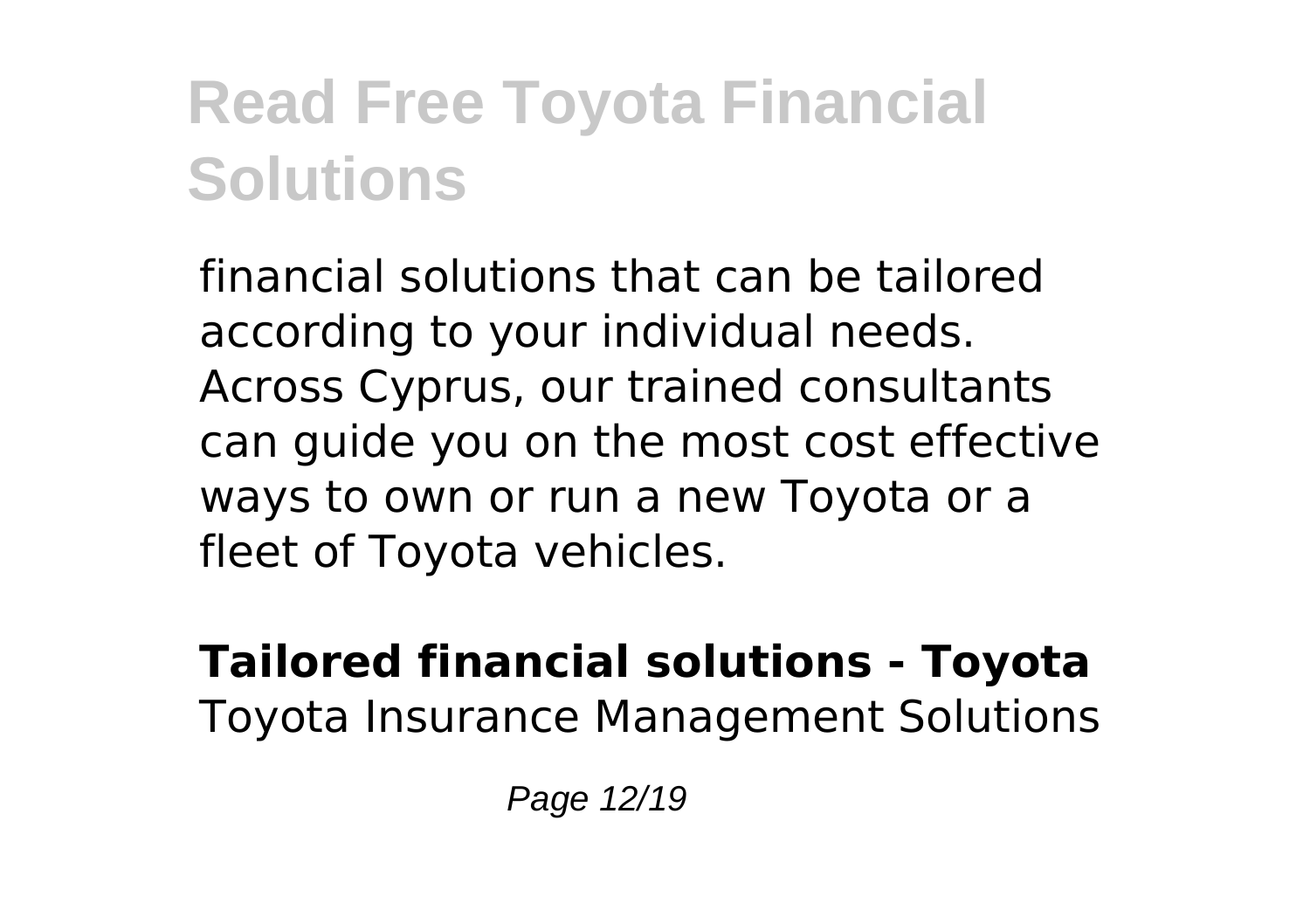USA, LLC (TIMS) is a licensed insurance agency in all states and the District of Columbia. TIMS is a Delaware-domiciled limited liability company with its principal place of business at 21061 S. Western Ave., STE 200 Torrance, CA 90501, USA.

#### **Toyota Insurance Management**

Page 13/19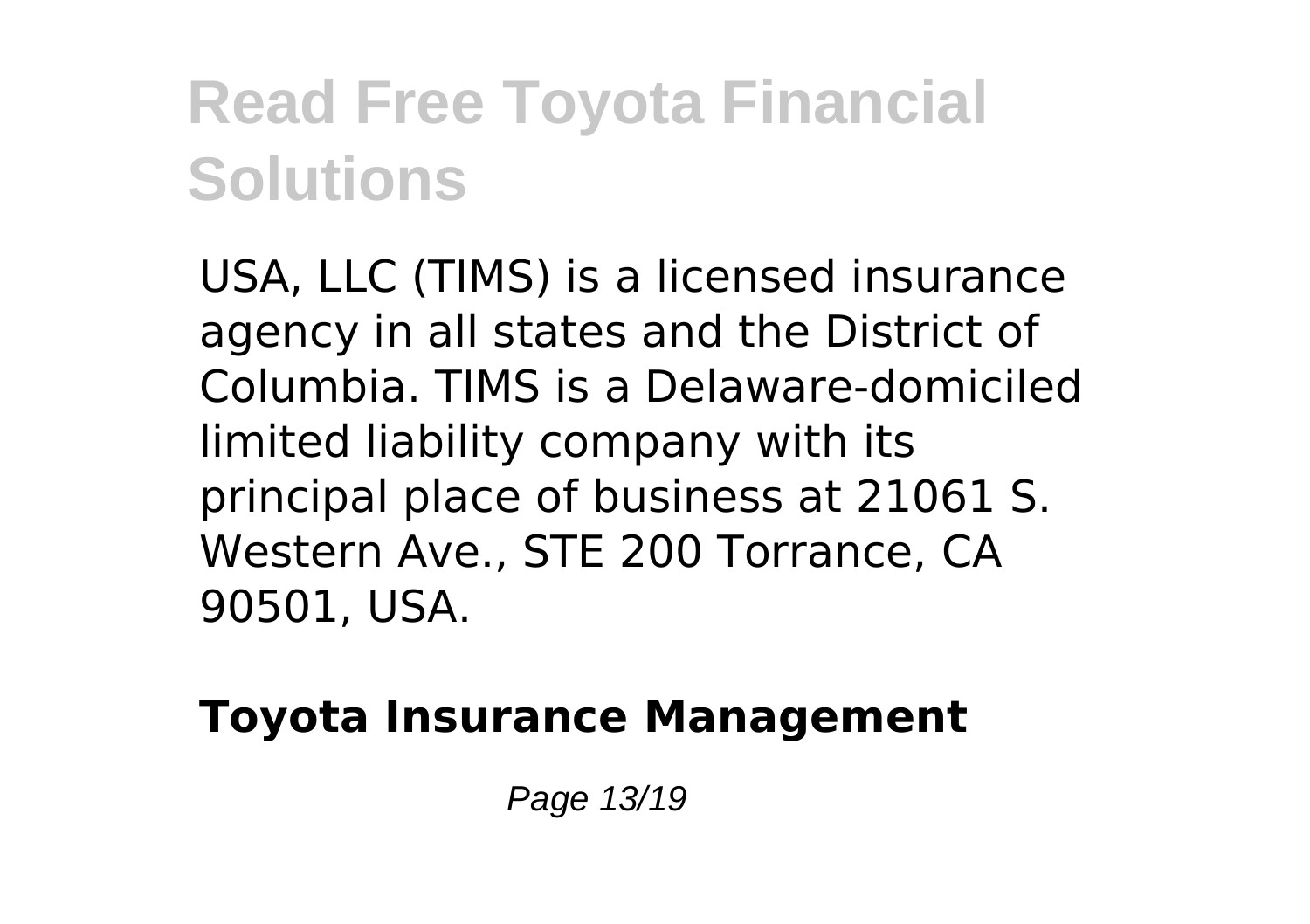#### **Solutions - Get Top Auto ...**

Broadridge began as the brokerage services division of ADP in 1962. Since becoming independent in 2007, we have grown into a global Fintech company with over \$4 billion in revenues and are recognized as an invaluable partner for the world's leading companies and financial institutions.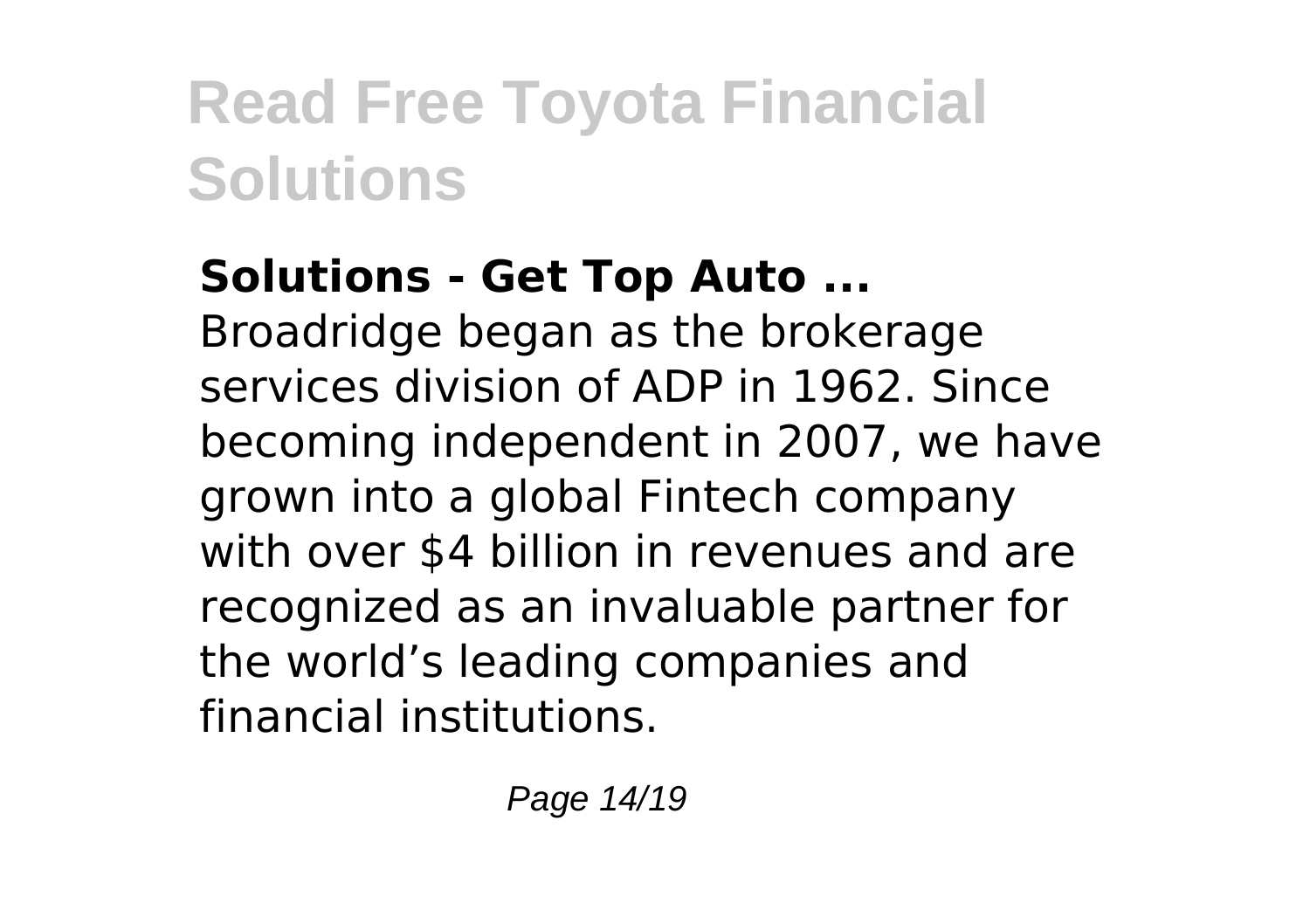#### **About Us - Broadridge Financial Solutions**

Toyota Financial Services provides a range of flexible finance options for new cars as well as all approved used vehicles and light commercial vehicles.

#### **Toyota Financial Services | About**

Page 15/19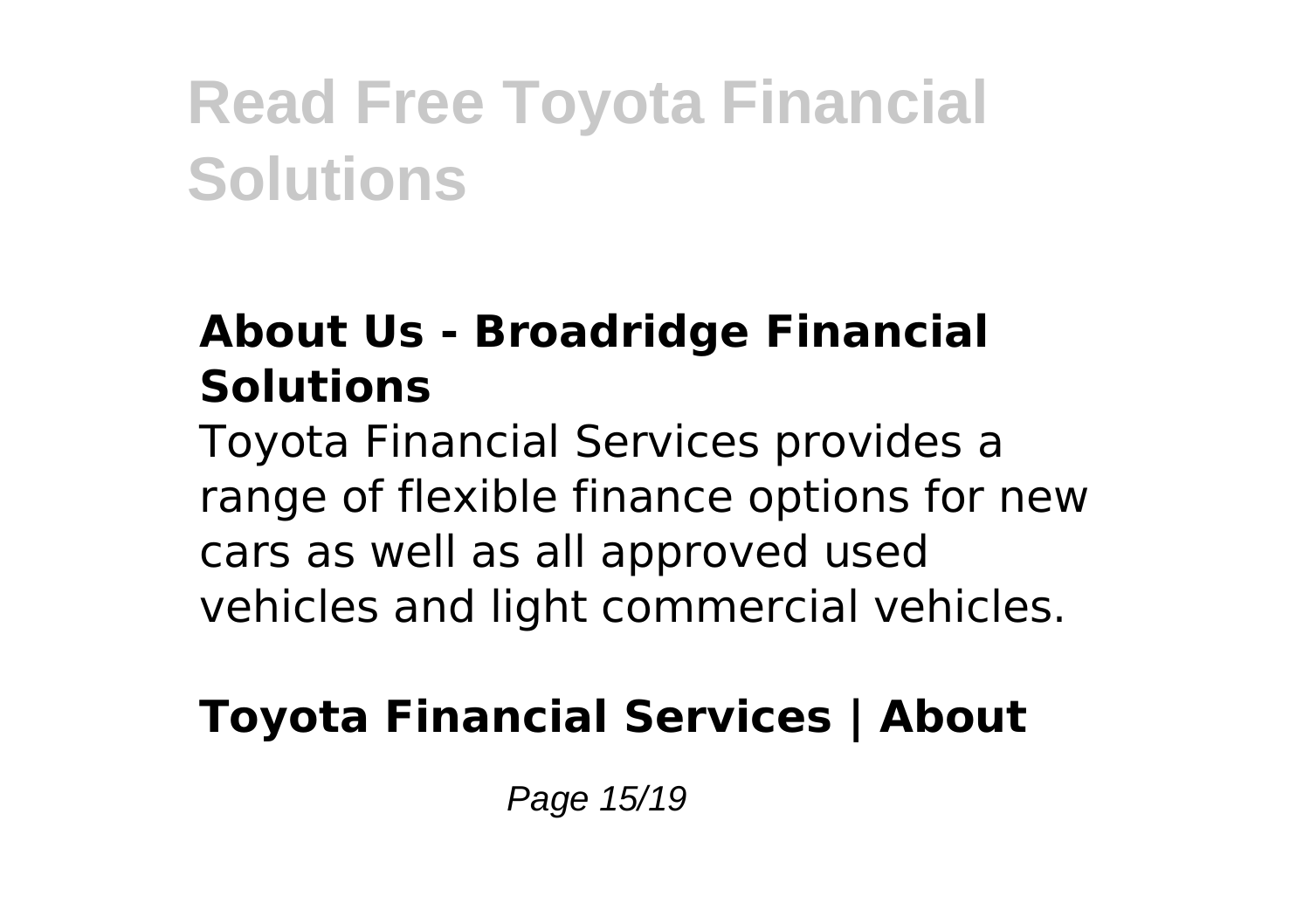#### **TFS | Toyota UK**

Toyota Financial Consumer Solutions is a Minnesota Assumed Name filed on August 21, 2008. The company's filing status is listed as Active / In Good Standing and its File Number is 2980220-4.The company's principal address is 2485 Village View Drv #200, Henderson, NV 89074-7131.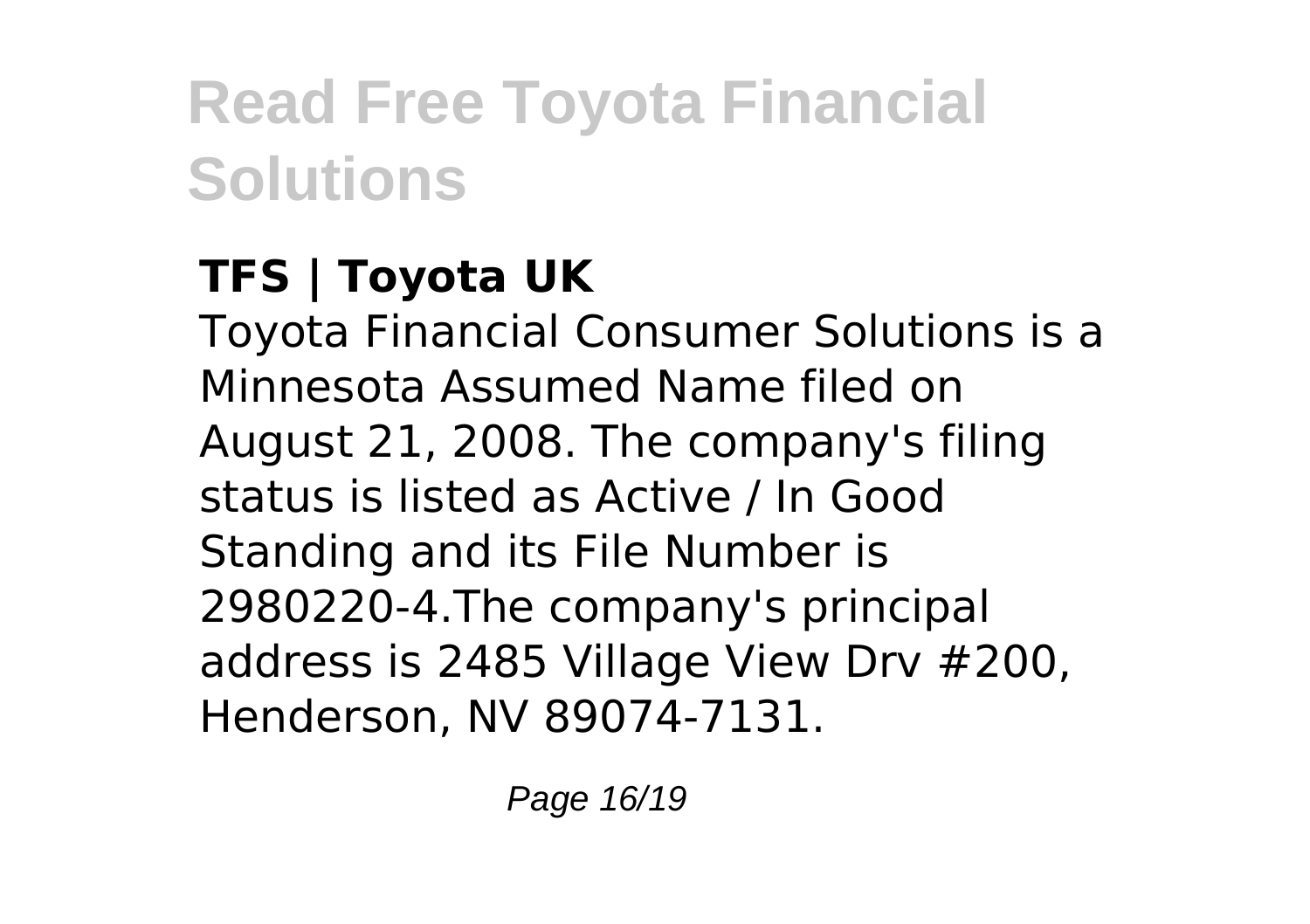#### **Toyota Financial Consumer Solutions in Henderson, MN ...**

Lexus Financial Services is a division of Toyota Motor Credit Corporation (TMCC) and a service mark used by Toyota Motor Insurance Services and its subsidiaries.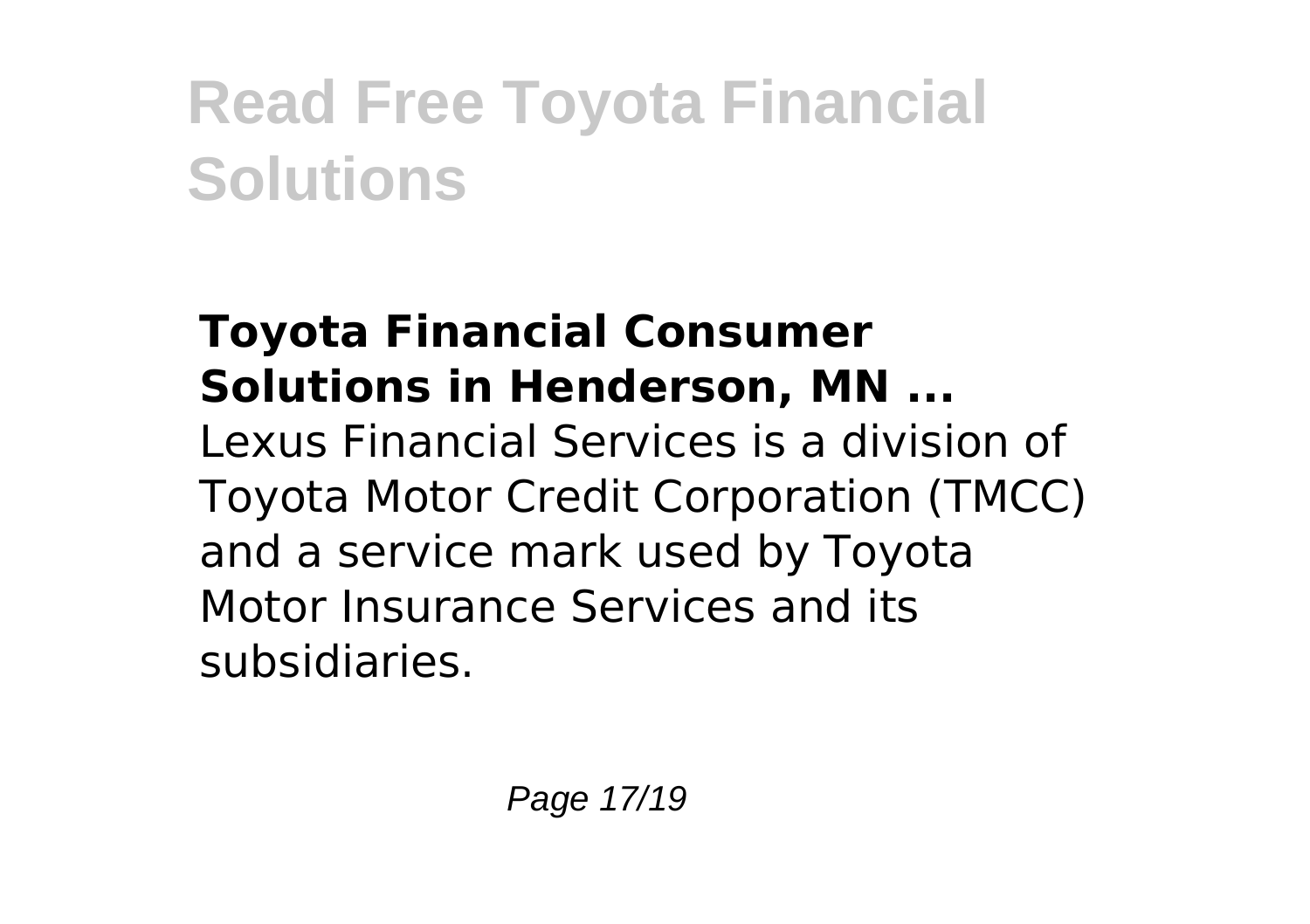**Business Solutions | Lexus Financial** Toyota Financial Services (TFS) is the finance and insurance brand for Toyota in the United States, offering retail auto financing and leasing through Toyota Motor Credit Corporation (TMCC) and Toyota Lease Trust.